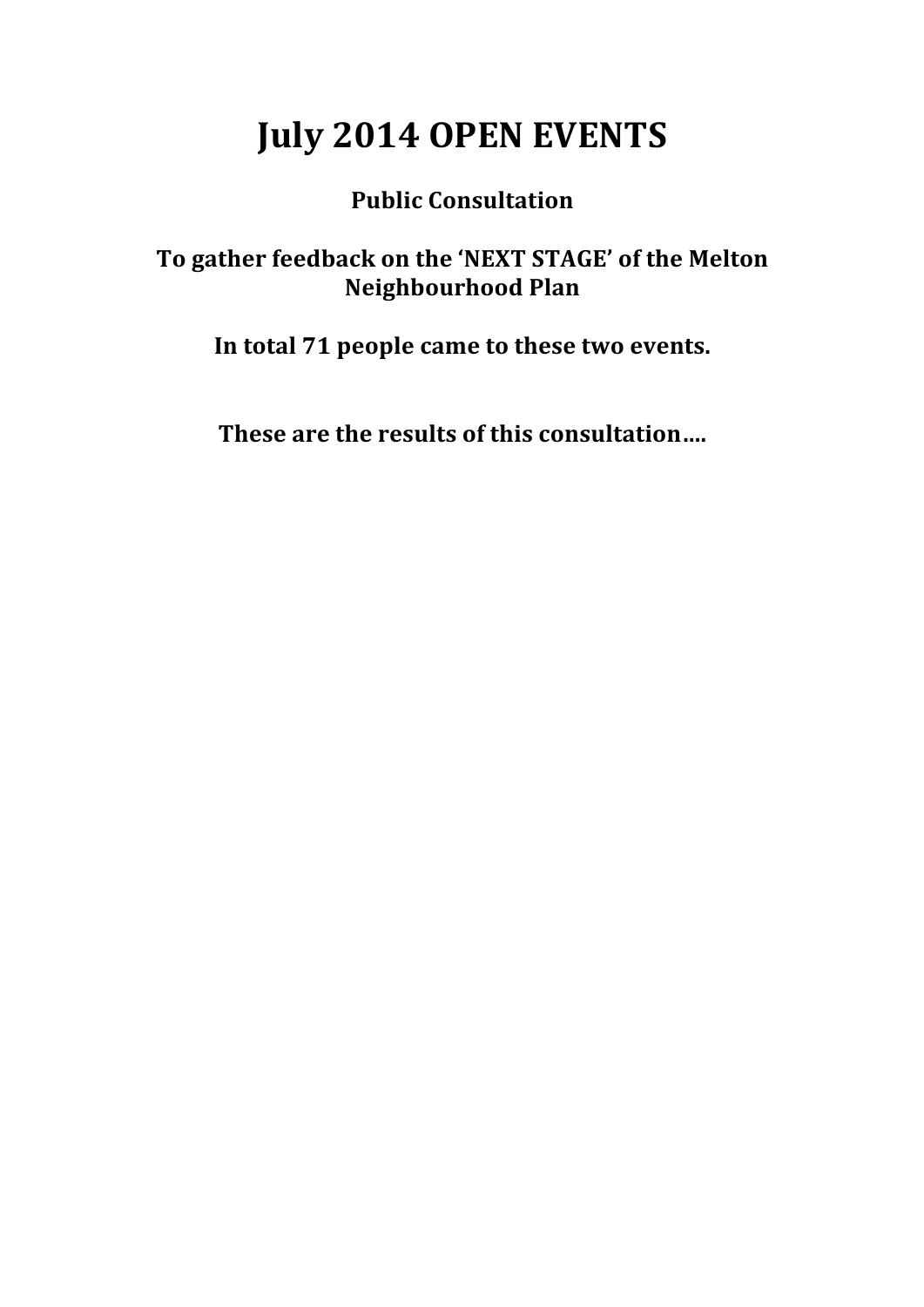### **Ensuring the Built Environment meets residents' needs:**

#### **WHY?**

| $\bullet$ | No more major developments in the parish, aim for small scale and sustainable                               |
|-----------|-------------------------------------------------------------------------------------------------------------|
| $\bullet$ | Any acceptable larger development should be phased over a number of years                                   |
| $\bullet$ | Development MUST favour brownfield sites first                                                              |
| $\bullet$ | Agreed Design Criteria should be applied                                                                    |
| $\bullet$ | New buildings must reflect the historical character of the village esp. any<br>within its centre            |
| ٠         | Better mix of housing (tenure and price)                                                                    |
| $\bullet$ | Increase the number of truly affordable homes for different local needs<br>including Special Needs Housing. |

- 1. Development is inevitable and welcome BUT it is important that the scale and design is appropriate for the community.
- 2. New development should not be prominent in scale, visually dominant, too dense or significantly change the character of the village or outlying hamlets.
- 3. A new development should pay attention to key distinctive views in and out of the parish and design accordingly in terms of height, massing, appearance. Special attention should be paid to views to and from listed buildings, key open space, landscape features and the Conservation Area.
- 4. Developers should give consideration to any existing brownfield sites before putting forward any plans within open countryside.
- 5. New development should be incremental to allow for infrastructure changes (especially roads / traffic management) and evolution of new facilities, which can gradually change to cope with the increase.
- 6. All new market and affordable houses across the parish should maintain and add to the vitality of the community. Developers should therefore demonstrate how their proposals would help maintain a balanced and thriving community in the future.
- 7. All new housing should help broaden the range of stock available in the parish. It should also complement the existing stock and broaden the choices available to people. The type, tenure and cost of new housing should meet the needs of those in the local area. A target should be set whereby at least 35% of all housing should be affordable to local people.
- 8. The Neighbourhood Plan will identify sites that residents feel would be appropriate for new housing and also identify the scale of new developments that would be felt to be acceptable.
- 9. A design statement for new houses will also be created based upon feedback received during the Neighbourhood Plan process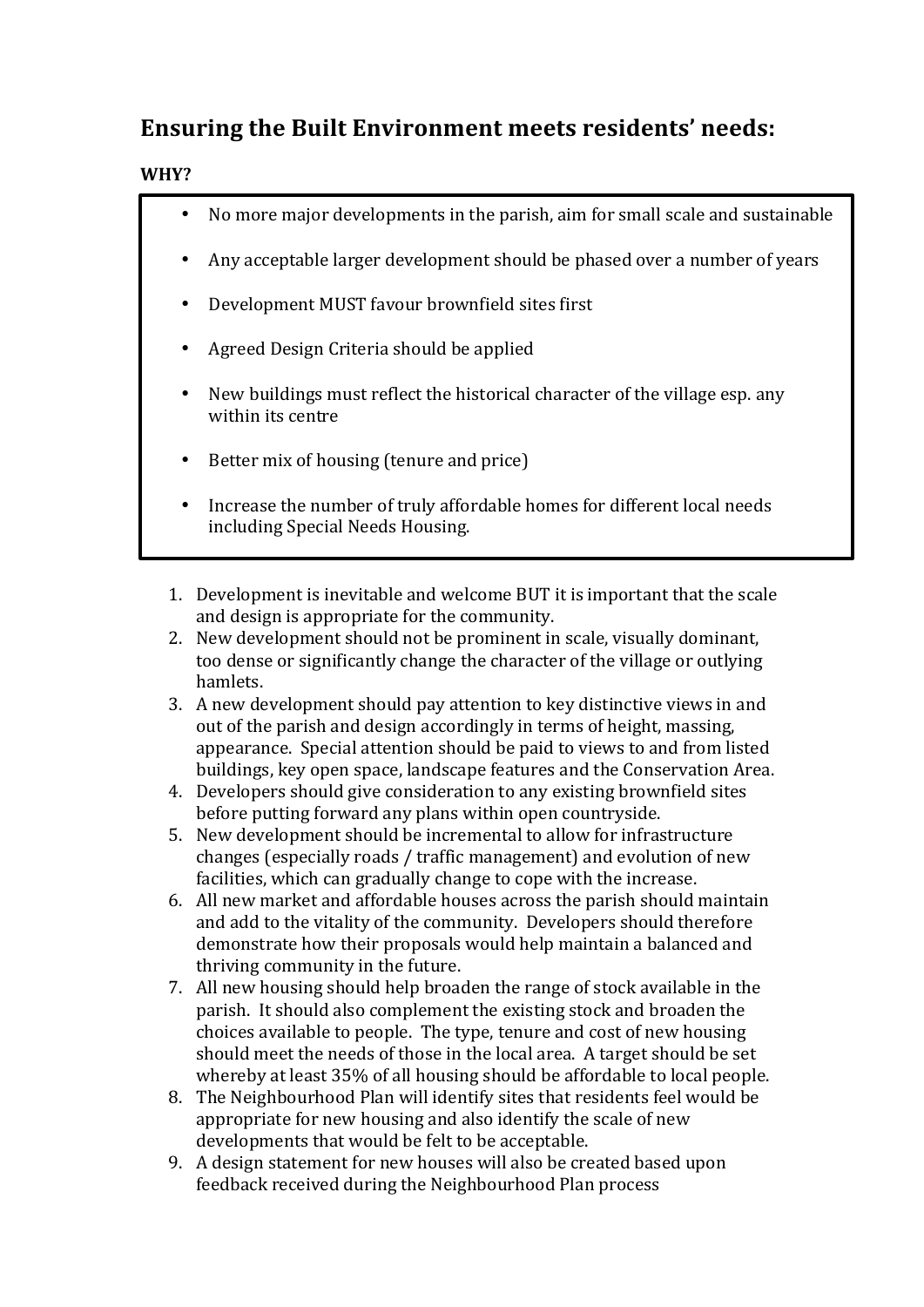# **Focus Point 1**

### **Scale of New Developments / Phasing**

This would seek to ensure future developments in Melton are small scale and therefore sustainable.

It would also require that IF a larger scale development were to be deemed necessary or appropriate that it would be phased carefully over time to allow infrastructure to be geared up to accommodate it.

## **Focus Point 2**

#### **Favour Brownfield Sites**

This would require all developers to assess brownfield land for development before any approach is made for greenfield sites.

This would also link to the SPECIFIC SITES highlighted by the Neighbourhood Plan consultation exercise, that shows that the majority of residents are keen to develop the brownfield land in Melton as a priority.

# **Focus Point 3**

### **Design Criteria**

This would set out specific Design Criteria for ALL new housing in Melton encompassing the need to mix eco-friendly modern designs with a balance of period design to complement existing period buildings.

This will be linked to a Housing Design Map of Melton that will show the main design features in each part of the village.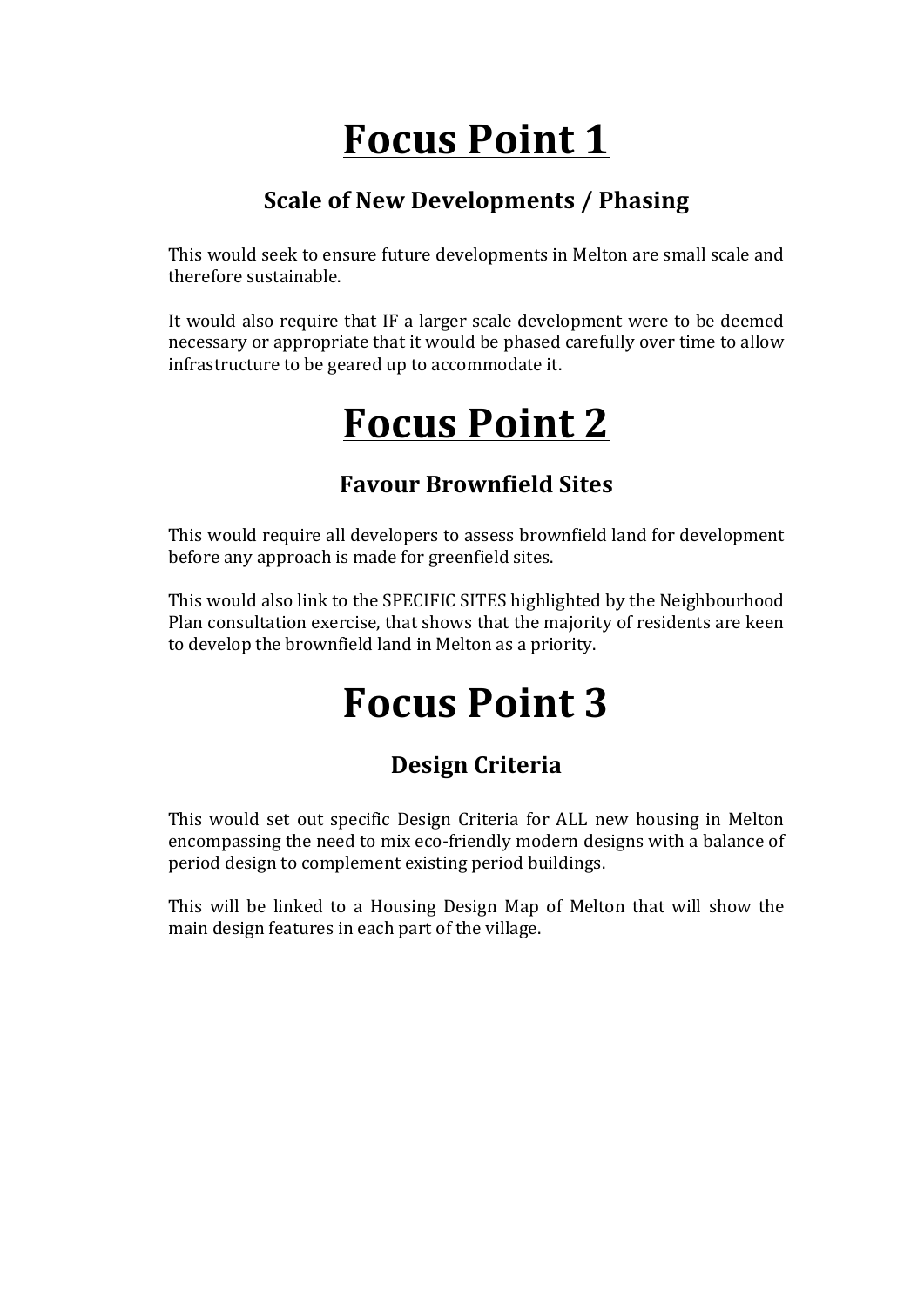# **Focus Point 4**

### **Affordable / Special Needs Housing**

This will require that any new development must achieve a  $\%$  of Affordable Houses as well as some houses for those with special needs.

This will also link to the SPECIFIC SITES highlighted by the Neighbourhood Plan consultation exercise, showing which sites would be favoured for small groups of Affordable Houses and houses for those with special needs.

## **FEEDBACK**

#### **41 people agreed with this Key Issue and Focus Points**

#### **Comments:**

- Small Sustainable Development. Local Community Needs Addressed
- What is the definition of 'small scale?'
- Please get 'Affordable Housing' not 'Executive Homes'
- No to Point 2 needs investment in parking, upgrade of roads, sewage etc.

#### **1 person didn't agree with this Key Issue and these Focus Points**

- Do not use Brownfield Sites first as business should be integrated with housing to cut out migration of people to go to work thus reducing traffic and creating sustainable employment.
- A1152 is far too narrow for existing traffic and further housing and development in Melton must be considered.
- Yarmouth Rd Development is on a greenfield site. The developer claims SCDC doesn't have a viable plan to build sufficient houses.
- What is the definition of 'small' and 'large' and all other terminology
- What size development is small and would any 'small development' include affordable housing
- At what point does an increase of housing/residents impact on other infrastructure e.g. woods/school/leisure facilities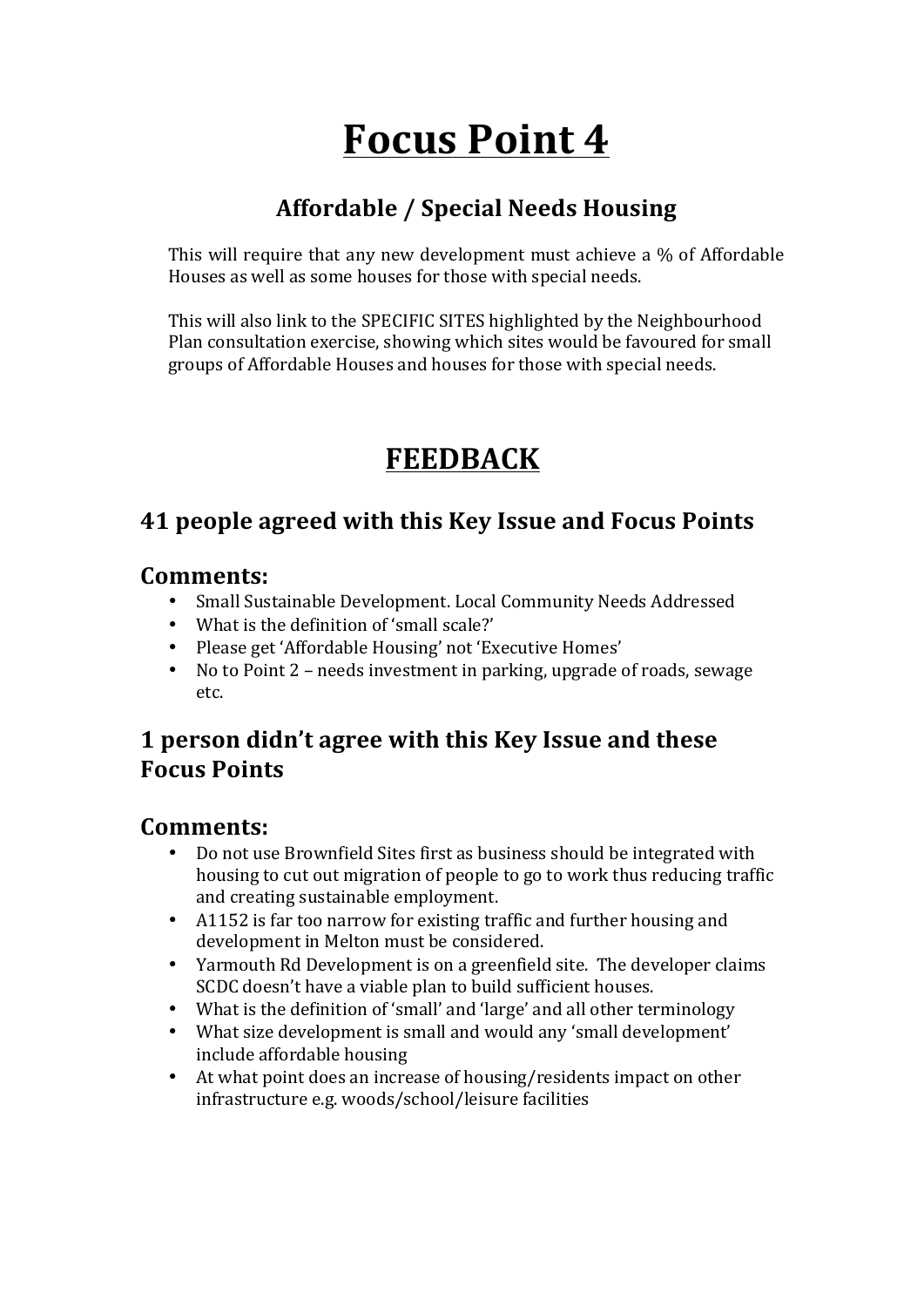### **Better facilities for local people:**

#### **WHY?**

- Maintain current and where possible extend community and social facilities
- Encourage local clubs, societies and other recreational facilities
- Provide better facilities for vounger people
- Support the needs of our elderly residents
- 1. Current key facilities such as the Primary School, nurseries, churches, vet, shops and community buildings (Burness Parish Rooms / Lindos Centre) should be supported and retained.
- 2. Any development will have an impact on these facilities and developers should demonstrate what the impact is likely to be and how such facilities can be enhanced to meet the needs of such proposed growth.
- 3. All developers should ensure that there is safe and easy access for residents from the new site to current local facilities and services.
- 4. Offer members of the community of all ages opportunities to get involved with parish activities.
- 5. Continue to look at the needs of young people and try to implement some of the suggestions that were given through the Young People's Questionnaire that Melton parish Council sent out in 2013 and the Neighbourhood Plan Ouestionnaire in 2014.
- 6. Look at ways of improving local facilities and service for older people in the parish and try to implement some of the suggestions given through the Neighbourhood Plan Ouestionnaire in 2014.
- 7. Look at options for re-building / modernising the Pavilion on the playing fields.

## **Focus Point 5**

### **Facilities / Service Provision and Access to Them**

This would require that Developers would ensure that for any development of 5 or more houses:

- new footpaths OR improvements to existing footpaths/bridleways were made to give pedestrian access to key services within the village
- new cycle lanes are created to give residents safe and enjoyable access by bike to key services in the main village area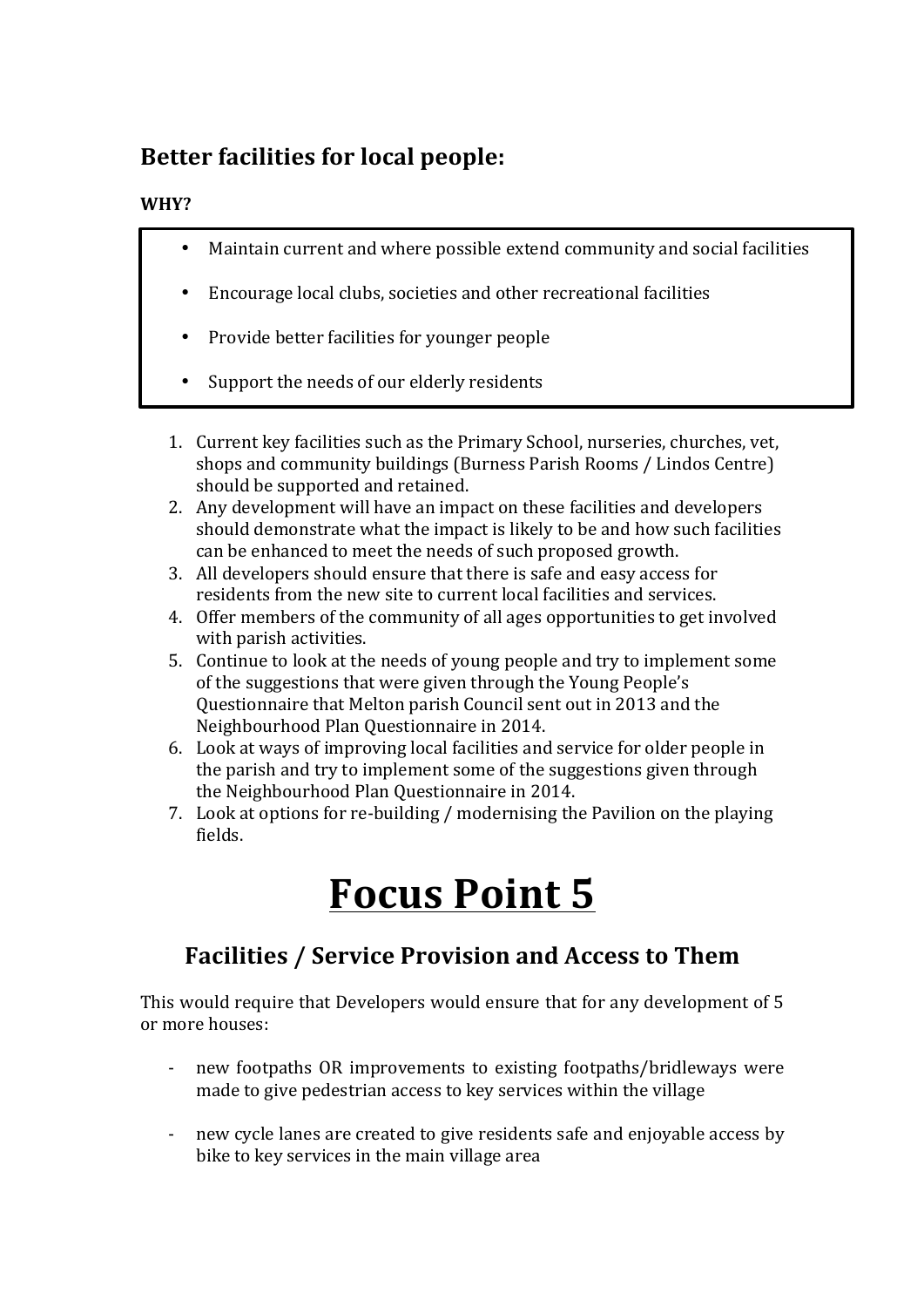- current services i.e. schools, doctors surgeries etc. can cope with the rise in population and if not that funding is made available to increase  $/$ support such existing services to cope with it

## **FEEDBACK**

### **35 people agreed with this Key Issue and Focus Point**

- Primary school important part of community
- Definitely a youth club/sports facility
- A car free village square area
- The playing field is a great asset lets look after it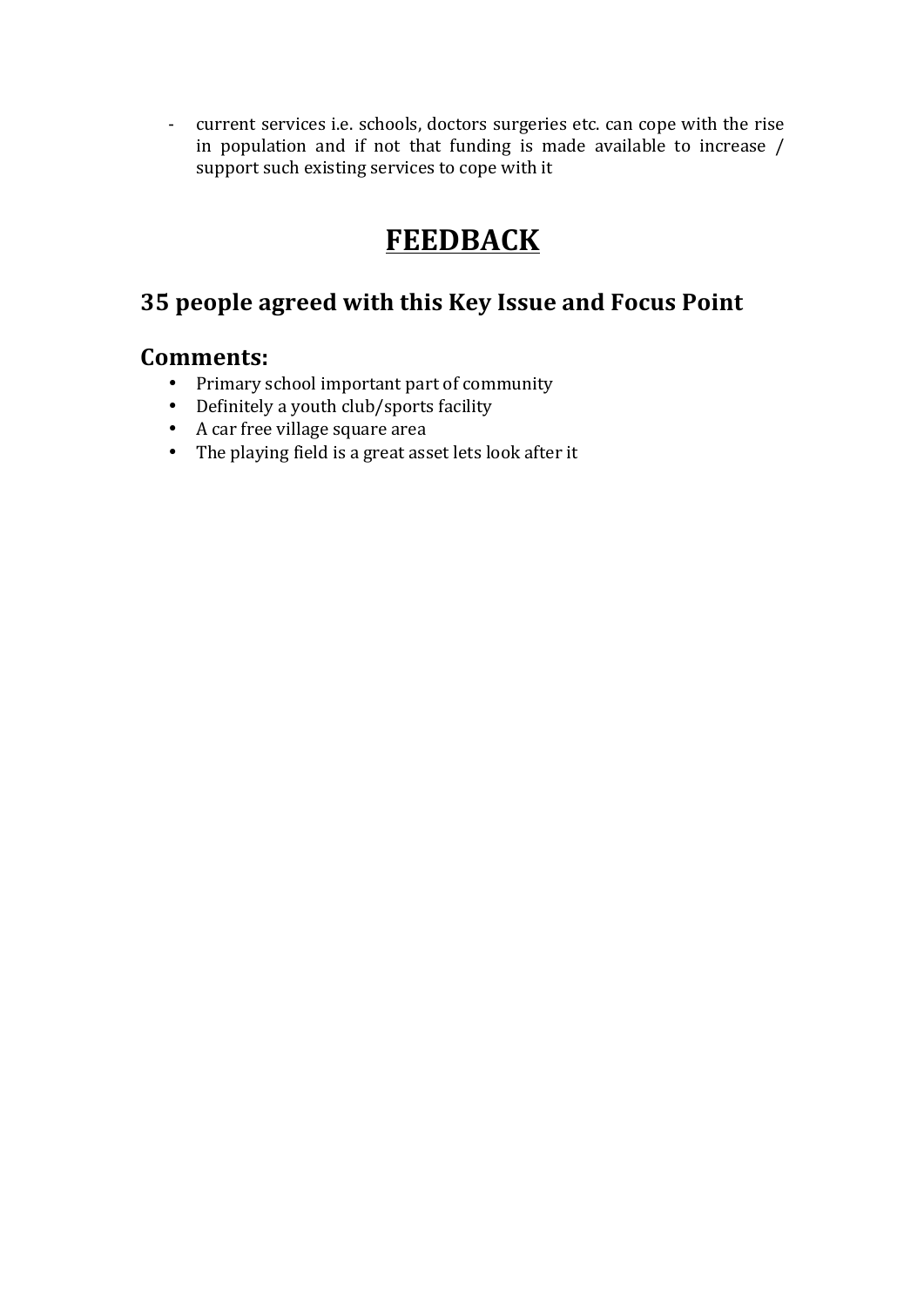#### **Transport and Infrastructure:**

#### **WHY?**

- Traffic management issues esp. congestion on Woods Lane and the length of the A1152
- Availability, reliability and cost of local bus services
- More footpaths needed to link different parts of Melton and create circular routes
- Safety / parking issues especially with getting children to and from local schools
- **Cycle Lanes**
- 1. All applications for development should identify and demonstrate the additional level of traffic they are likely to generate. The impact of any such additional traffic should be assessed with regards to how it affects pedestrians, cyclists, road safety, parking, congestion on key roads (such as Woods Lane) and safe access to and from all local schools. Proposals which are likely to increase the impact of traffic on road users will need to demonstrate fully how this will be managed and what new infrastructure will be put in place to deal with it.
- 2. All applications need to provide off-road parking.
- 3. All applications for development in the village or outlying settlements should demonstrate how they would improve safe and enjoyable movement by pedestrians and cyclists to the main village area and its facilities. This may include creating new cycle lanes.
- 4. All developments should explore how they can enhance and/or provide new footpaths and bridleways to connect outlying hamlets to the main village.
- 5. Investigate ways to improve the bus service through Melton village.

## **Focus Point 6**

#### **Traffic Management**

This would aim to ensure that all applications for development should identify and demonstrate the additional level of traffic they are likely to generate.

The impact of any such additional traffic should be assessed with regards to how it affects pedestrians, cyclists, road safety, parking, congestion on key roads (such as Woods Lane) and safe access to and from all local schools.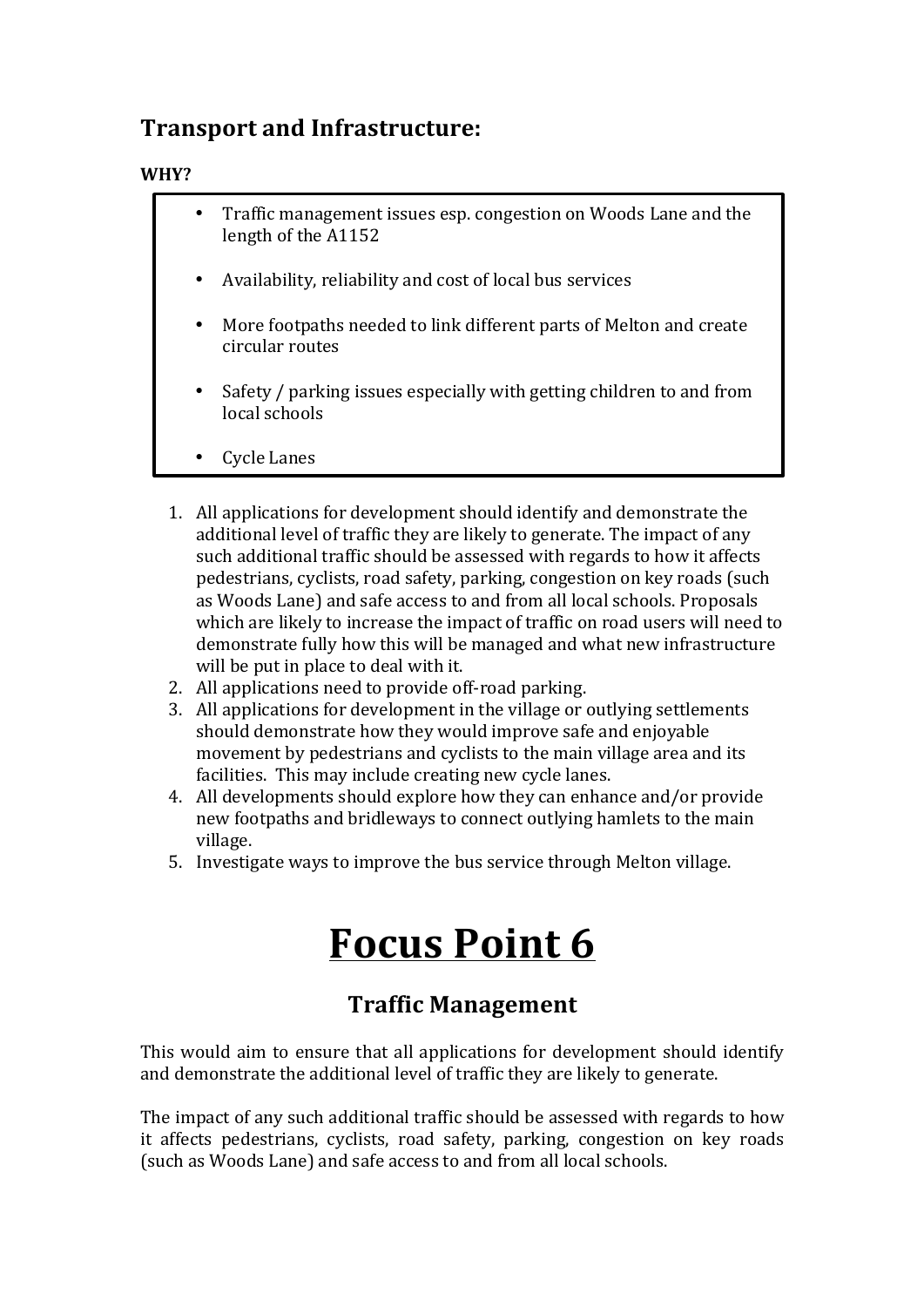Proposals which are likely to increase the impact of traffic on road users will need to demonstrate fully how this will be managed and what new infrastructure will be put in place to deal with it BEFORE the houses are built.

## **Focus Point 7**

#### **Off Road Parking**

This would require that ANY new development *i.e.* houses, retail or business, would be provided with off street parking facilities, sufficient for the needs of the new residents/employees.

## **FEEDBACK**

#### **36 people agreed with this Key Issue and Focus Points**

- Woods Lane Traffic Big Issue
- Woods Lane and Yarmouth Rd big issue
- Include parking in St Andrews Place
- More bus shelters required
- More parking in Melton needed
- $\cdot$  Parking is already an issue
- Can Focus Points be strengthened?
- Timetables at ALL bus stops
- Junction at Pytches Rd/Melton Hill an issue esp. with buses
- Volume of traffic on main roads, woods lane and towards Rendlesham already an issue
- Definitely agree with point 6
- No more building unless roads improved first
- Woods lane very dangerous needs action now
- Parking by far the biggest problem
- It's easy to write what we want, who is going to help obtain it? Sign on the dotted line...ha.
- Agree Woods Lane awful traffic
- Church View Close only has one entrance/exit, which is extremely difficult to gain access to the main road at peak traffic times
- Cycle paths for families and pupils going to Farlingaye. Very dangerous journey from Melton. 20's Plenty zones.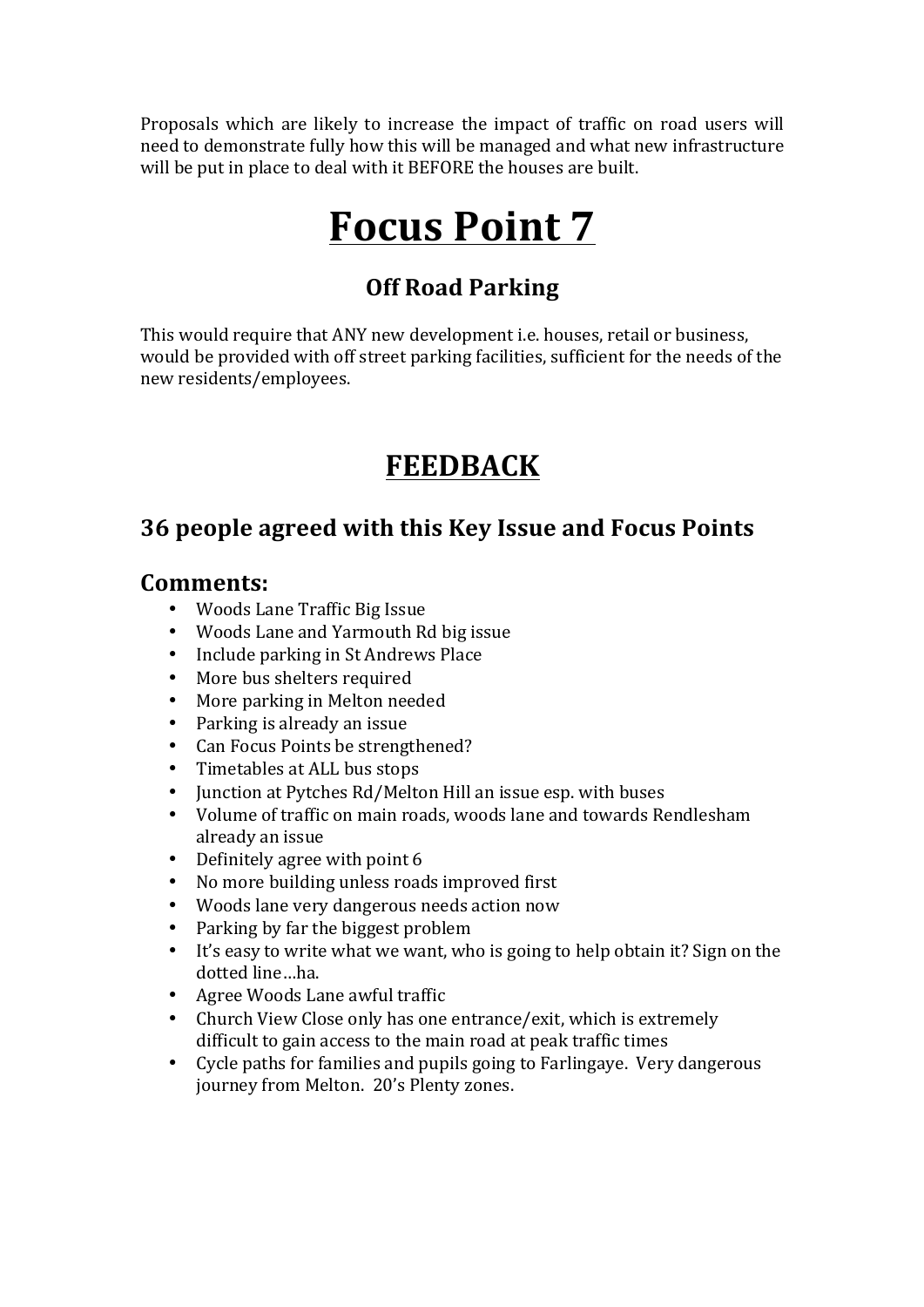#### **2 people didn't agree with this Key Issue and these Focus Points**

- Any development great than 5 houses must explain how pedestrians and car owners will get around without creating additional adverse consequences for the village
- Woods Lane more than dangerous, need action now!!!
- Stop Parking on the green space in Melton village adjacent to post box, opposite car park please.
- We need a subway at the traffic lights at Melton to help keep the traffic moving over the peninsular. The lights stay red too long, it's hopeless for businesses and unsafe to cross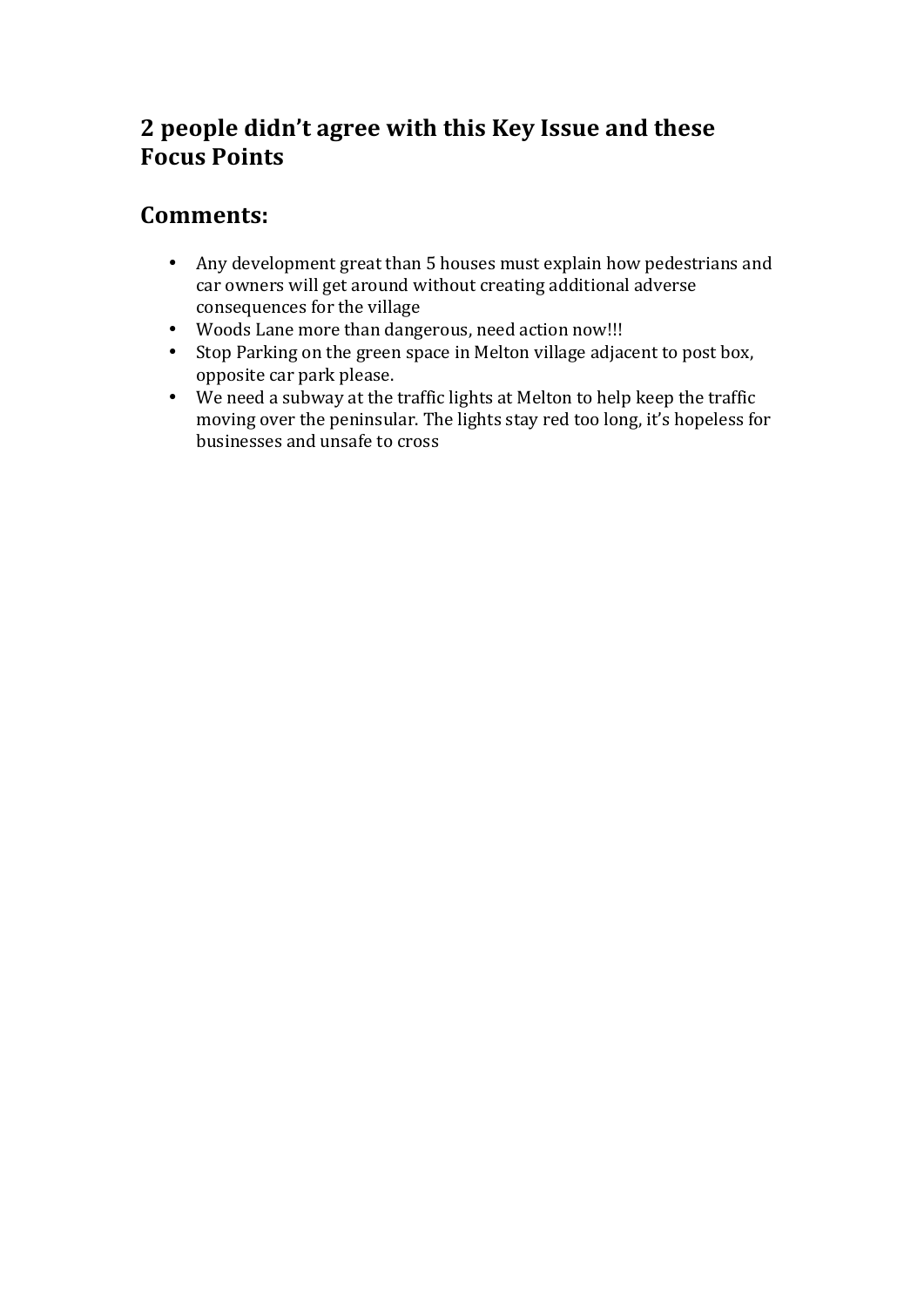#### **Supporting the local economy:**

#### **WHY?**

- Improve local job opportunities esp. for young people
- Encourage small business and small retails units but NOT large scale industrial or retail sites
- 1. Work with local businesses through Melton Parish Council to encourage them to offer employment and apprenticeships to local people
- 2. Support applications for new small business units and local small retails units provided the proposal has no unacceptable impact on other key areas and services.

## **Focus Point 8**

### **Support Small Retail and Business Growth**

This would seek to encourage further growth of small retail outlets and small local businesses within Melton.

Such developments can be creatively mixed within any new housing so that we do not create any more mini business parks or 'industrial zones' i.e. along the river.

#### **34 people agreed with this Key Issue and Focus Points**

- Diverse small businesses
- Be sure of tenants before building units
- More small food shops (Not Tesco) and a café
- We already have enough industrial units of Wilford Bridge
- V. small businesses required plus a doctors and dentist
- High-speed broadband required
- Create and identify learning hubs for the unemployed and specifically for 18-25 year olds
- Basic need is to make sure people are trained for jobs is this Melton's job?
- What about an internet café or high-speed broadband hub for community use?
- Training needed!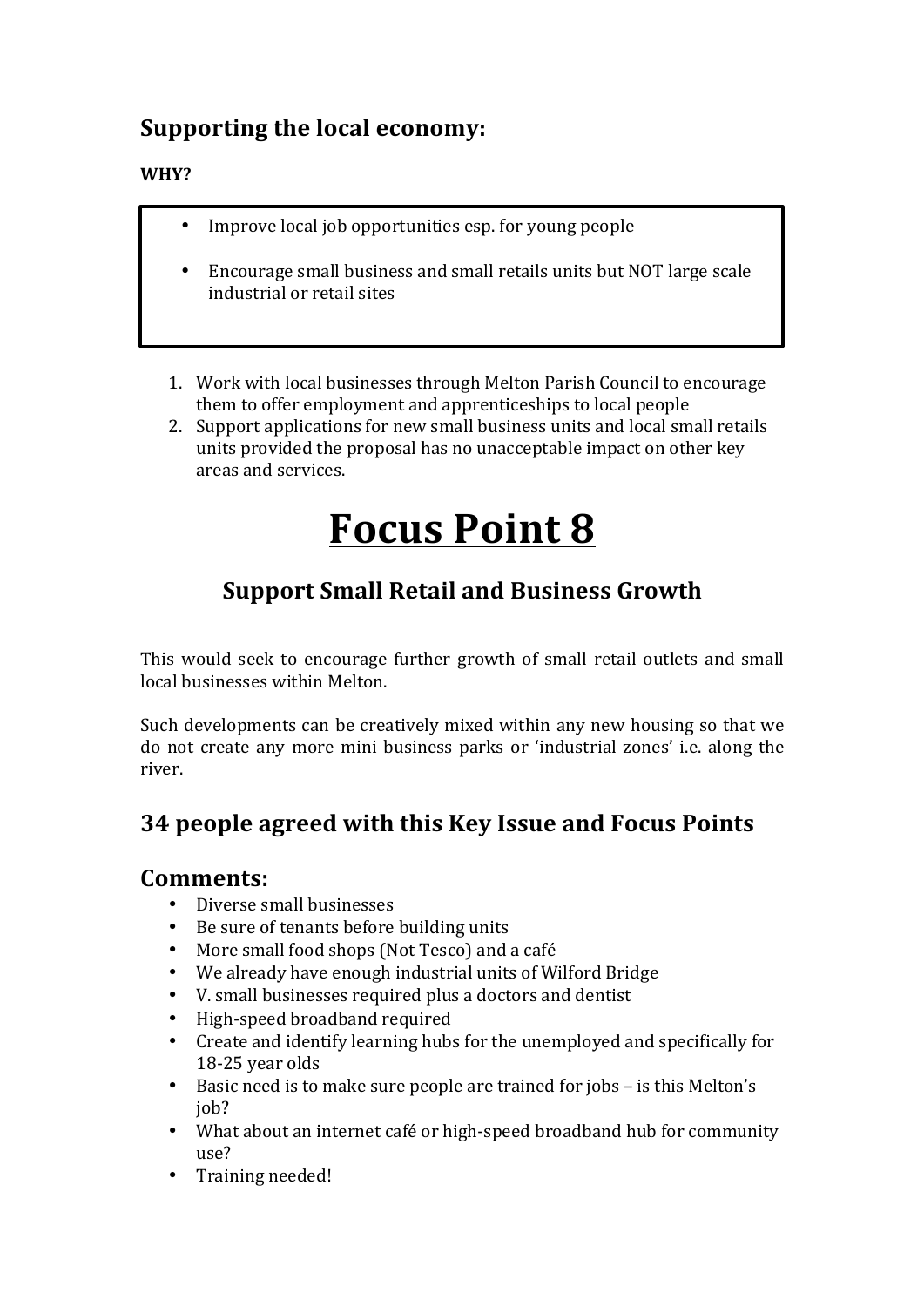#### **1 person didn't agree with this Key Issue and this Focus Point**

- Encourage local employment but don't dismiss medium sized business enterprises
- You wont get small business if you destroy the brownfield sites for houses
- What is meant by small? What is wrong with medium? Small no's of employees (e.g. so not a small call centre employing 50 people)
- Small footprint area? (e.g. so not a warehouse operation)
- Small effect on transport/infrastructure
- A healthy sports facility for all ages / outdoor pool?? Girdlestones would be a wonderful location. (the owner wouldn't agree)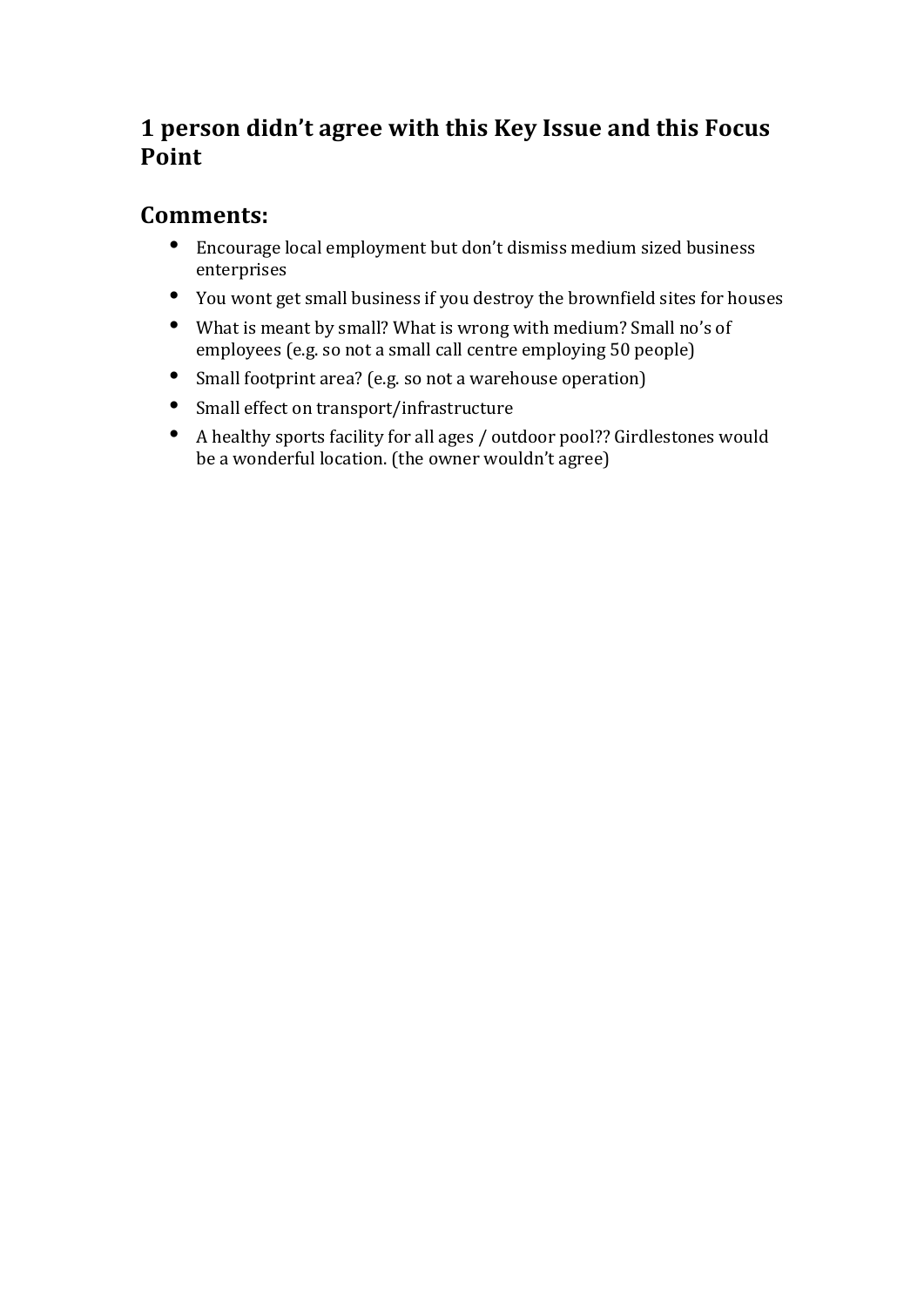#### **Protecting landscape and nature conservation interests:**

#### **WHY?**

- Extend the current Conservation Area
- Create a Village Green
- Protects local wildlife sites and habitats including woodlands, riverbanks and open farmland
- Protect the green corridor currently in place between Woods Lane and Saddlemakers Lane / New Road
- Support the development of wildlife / green corridors especially taking note of endangered local species and their needs
- Protect beautiful views. Protect current trees and plant more.
- 1. All proposals for development in 'buffer zones' or 'green/wildlife corridors' must not harm or impact these protected areas.
- 2. All applications for development on sites or land in the rural area of the parish should demonstrate within their Design and Access Statements how to minimise negative visual or landscape impact as part of the scheme design.
- 3. Ensure all development proposals adhere to national government landscape and nature conservation policy.
- 4. Enhance, maintain and create NEW green/wildlife corridors in the Parish and work with landowners and other key stakeholders to achieve this looking specifically at the 'Green Lung' between Woods Lane and Saddlemakers Lane/New Road.
- 5. Protect and wherever possible restore, create and manage all actual and potential wildlife sites in the Parish.
- 6. Applications to fell significant trees must be supported by appropriate evidence.
- 7. All developers should be asked to plant a new tree for every one they fell, due to new building.
- 8. Extend the Conservation Area to include the Playing Fields and Melton Woods and possibly other suggested areas.
- 9. Create a proper Village Green in the centre of the village, working alongside parking needs. More seating. Planted areas.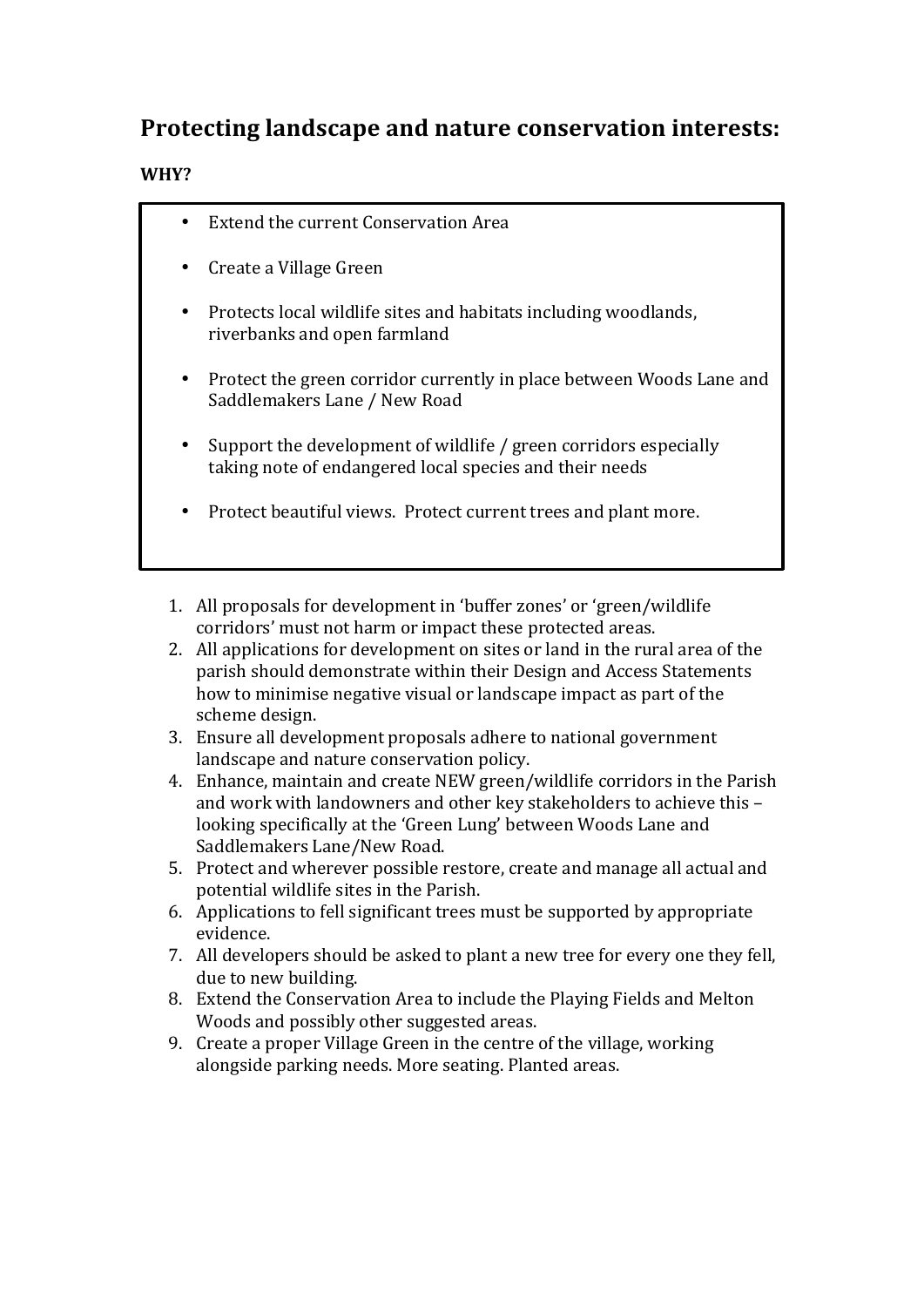# **Focus Point 9**

#### **Trees and Landscape protection for New Developments**

This would ask that any Applications to fell significant trees must be supported by appropriate evidence and that SHOULD such evidence support felling of trees developers should be asked to plant a new tree for every one they fell.

All applications for development on sites or land in the rural area of the parish should demonstrate within their Design and Access Statements how to minimise negative visual or landscape impact as part of the scheme design  $-$  preserving any beautiful views which are important to current residents.

# **Focus Point 10**

#### **Wildlife Corridors and Green Buffer Zones**

This would require that all proposals for development in 'buffer zones' or 'green/wildlife corridors' must not harm or impact these protected areas.

A map would be provided to show where these specific areas are - based on research and analysis done through the Neighbourhood Plan.

## **Focus Point 11**

### **'Green Lung' protected area**

This will protect specific green/rural areas of Melton as mapped.

The objective being to enhance, maintain and create NEW green/wildlife corridors in the Parish and work with landowners and other key stakeholders to achieve this.

It will specifically focus on the 'Green Lung' between Woods Lane and Saddlemakers Lane/New Road.

### **39 people agreed with this Key Issue and Focus Points**

- 1 tree for 1 felled is insufficient. 1 major oak should require  $\frac{1}{4}$  acre of saplings
- Protect wildlife areas, more flower gardens, benches and grass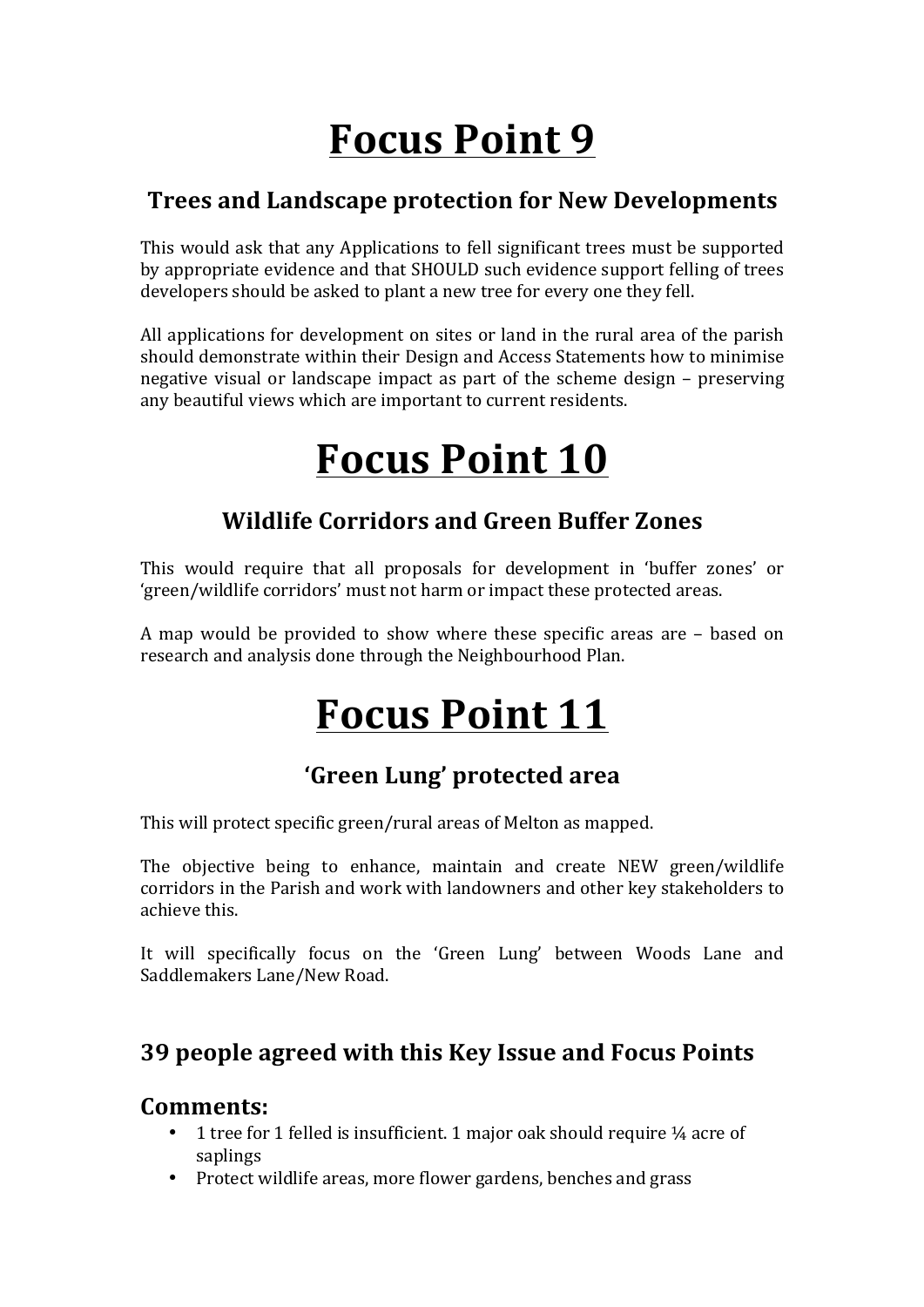- Protect Melton riverside and don't forget the tree preservation orders on the Girdlestones site
- The idea of a village green is a positive one but not included in the focus points
- Protect duck pond, playing fields, fishing lake, river wall etc.
- What about community beehives?
- Yarmouth Road, Church Lane and Saddlemakers Lane should be designated 'green lung' areas
- 2 10 replacement trees for every one felled depending on maturity or species
- Wildlife corridors should link to corridors in other parishes / a larger scale of coordination is required

## **SITE PROPOSALS MAP - COMMENTS**

- No development preferred on 706/501 but if we HAVE to have it would prefer 501 please.
- Do not build on sites 706/501 please!
- Developments in green will require new roads through St Andrews please and across railway
- No new roads around St Andrews please. All exiting roads too narrow, Wilford Bridge Rd exit too narrow and busy

### **BUILDINGS YOU WANT PROTECTED - COMMENTS**

- Old school building
- Burness Rooms and architecture on Station Road should be protected
- Archway House is part of Melton Grange Mews. There is already planning permission for a 6 bedroom house in the garden – passed 2012. Residents of the rest of the Mews applied for Grade 2 listing which was refused.

#### **COMMUNITY ASSSETS – COMMENTS**

- $\bullet$  Hall Farm Road children need a space to play
- The pre-school in Hall Farm Road is an asset
- The river path from Wilford Bridge to Woodbridge needs maintenance

#### **OTHER PROJECTS – COMMENTS**

### **22 people agreed with the OTHER PROJECTS we listed.**

- Melton Old Church and Graveyard should never be touched
- Hall Farm Road Green would get lots of use
- Protect Burness Rooms and buildings opposite St Andrews Church
- Exercise equipment would need information/instructions